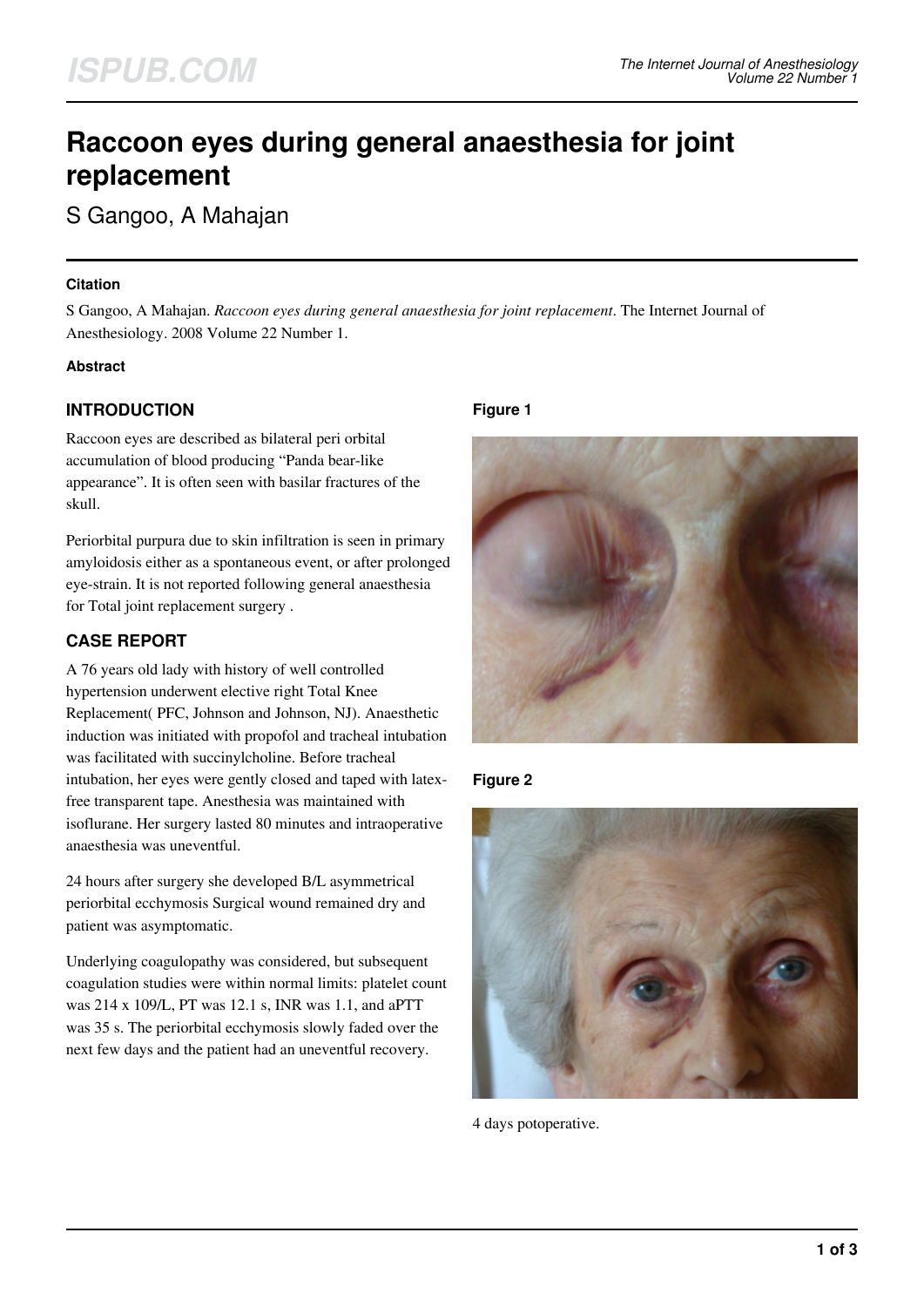# **DISCUSSION**

"Raccoon eyes" or bilateral periorbital ecchymoses can result from direct trauma to the eye and surrounding soft tissues,1 basal skull fracture,2 rhinoplasty,3 amyloidosis, 4,5 malignancy,6-8 trigeminal autonomic cephalgia,9 and vigorous sneezing10 , coughing11 and vomiting. This patient's periorbital ecchymoses was most likely caused by the protective eye tape during anaesthesia. This was probably related to increased capillary fragility in an elderly patient with history of easy bruisability.

To our knowledge there is no reported case of raccoon eyes during general anaesthesia for joint replacement. Care needs to be exercised while putting and peeling of tap tape on the eyes especially in elderly population.

#### **References**

1. Ghazi-Nouri SM, Vote BJ, Sullivan PM. Periorbital ecchymosis as a sign of perforating injury of the globe. Clin Experiment Ophthalmol. 2005;33:194-196.

2. Odebode TO, Ademola-Popoola DS, Ojo TA, Ayanniyi AA. Ocular and visual complications of head injury. Eye. 2005;19:561-566.

3. Li Y, Xu G. Complications of nasal endoscopic surgery [in Chinese]. Zhonghua Er Bi Yan Hou Ke Za Zhi. 1998;33:142-145.

4. . Bernardini FP. Periocular and orbital amyloidosis. Ophthalmology. 2007;114:1232.

5. Value of periorbital ecchymosis in the diagnosis of amyloidosis [in French]. Presse Med. 1991;20:658. 6. Dober I, Stranzinger E, Kellenberger CJ, Huisman TA. Periorbital ecchymosis— trauma or tumor? [in German]. Praxis (Bern 1994). 2007;96:811-814.

7. Ahmed S, Goel S, Khandwala M, et al. Neuroblastoma with orbital metastasis: ophthalmic presentation and role of ophthalmologists. Eye. 2006;20:466-470.

8. Schwartz RA, Spicer MS, Thomas I, et al. Ecchymotic Kaposi's sarcoma. Cutis. 1995;56:104-106.

9. Attanasio A, D'Amico D, Frediani F, et al. Trigeminal autonomic cephalgia with periorbital ecchymosis, ocular hemorrhage, hypertension and behavioral alterations. Pain. 2000;88:109-112.

10. Maramattom BV. Raccoon eyes following vigorous sneezing. Neurocrit Care. 2006;4:151-152.

11. Chuang YY, Chiu CH, Wong KS, et al. Severe adenovirus infection in children. J Microbiol Immunol Infect. 2003;36:37-40.

12. Hassan AA, Kroll MH. Acquired disorders of platelet function. Hematology Am Soc Hematol Educ Program. 2005:403-408.

13. Escolar G, Díaz-Ricart M, Cases A. Uremic platelet dysfunction: past and present. Curr Hematol Rep. 2005;4:359-367.